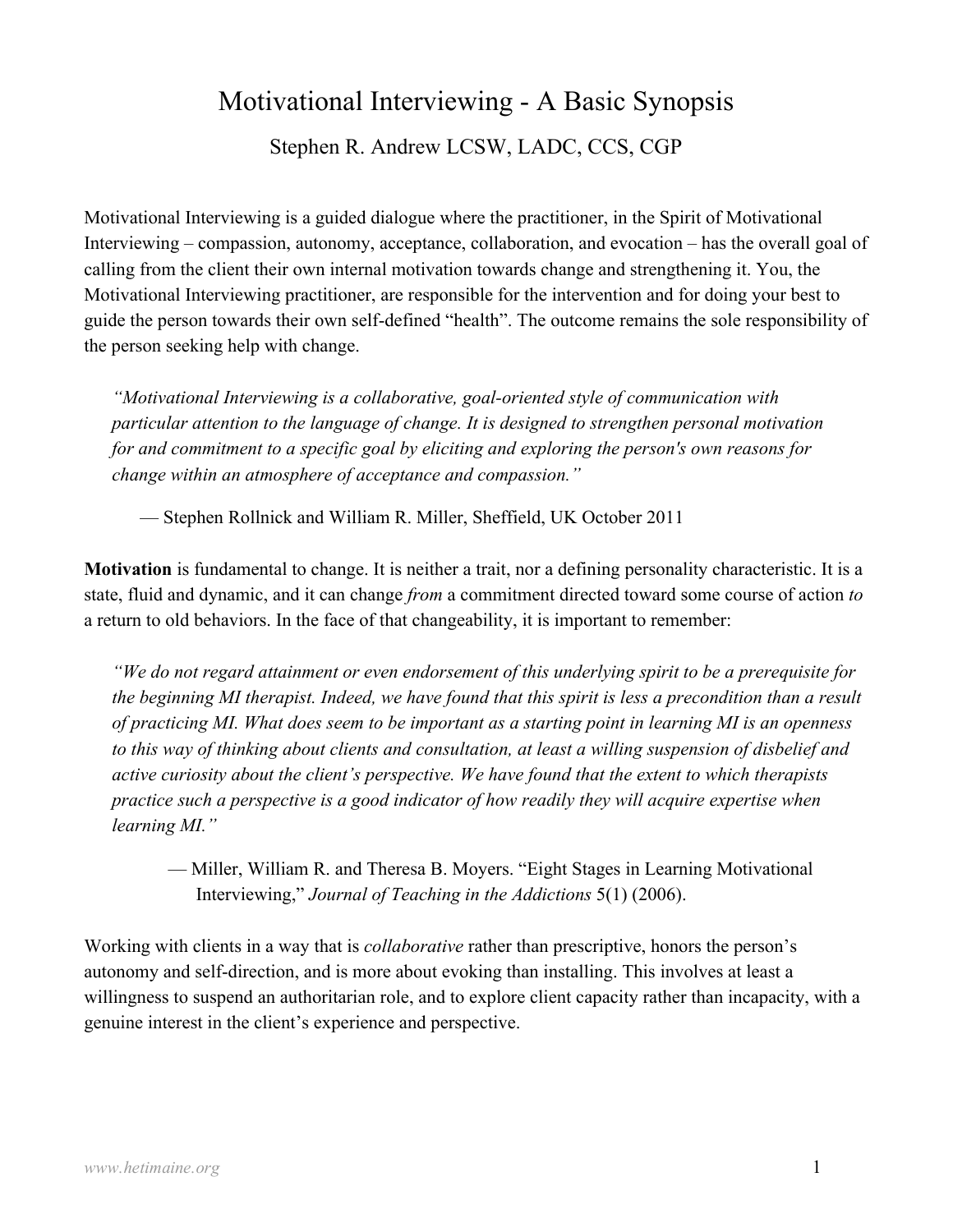## Principles and Processes in Motivational Interviewing

There are three fundamental principles that must be present to be called Motivational Interviewing:

- □ Expressing Empathy
- □ Amplifying Ambivalence
- $\square$  Supporting Self-efficacy

They are presented here with their relationship to the not necessarily linear processes (in capitals) of a Motivational Interviewing intervention.

**Expressing Empathy (ENGAGEMENT)**  $\sim$  Sensing the hurt or pleasure of another as he or she has experienced it; being able to hear and feel what a person is *not* saying; that is, what they *mean*.

Amplifying Ambivalence (HEIGHTENING AMBIVALENCE)  $\sim$  Exploring the person's internal thoughts and feelings about what is important to them, in particular, their values and self-image, highlighting their present behaviors that do not match up with those values, and illuminating the two conflicting agendas occurring internally. In this way you guide the person towards resolving the ambivalence he or she feels about the object of change or the conflict they are experiencing sufficiently enough to move them toward change.

**Supporting Self-Efficacy (EMPOWERMENT)**  $\sim$  Encouraging the person's own beliefs about his or her ability to control his or her own behavior and other events that affect his or her life; eliciting choices (autonomy) about how to accomplish his or her dreams, desires, and goals according to his or her values; reinforcing his or her confidence in their ability to realize those dreams.

The goal is to bridge the conversation from what the person perceives to be important to the target behavior that needs to be reached.

## Engagement / Building Rapport

In the initial stages of working with a person seeking aid, your role is to *engage the person in the* process of his or her own change. The intentional and specific use of Open-ended questions, Affirmations, Accurate Empathic Reflections, and Summarizing (OARS) help you to create a safe environment and a strong therapeutic relationship in which the person feels heard and understood enough to be willing to undertake the work of change.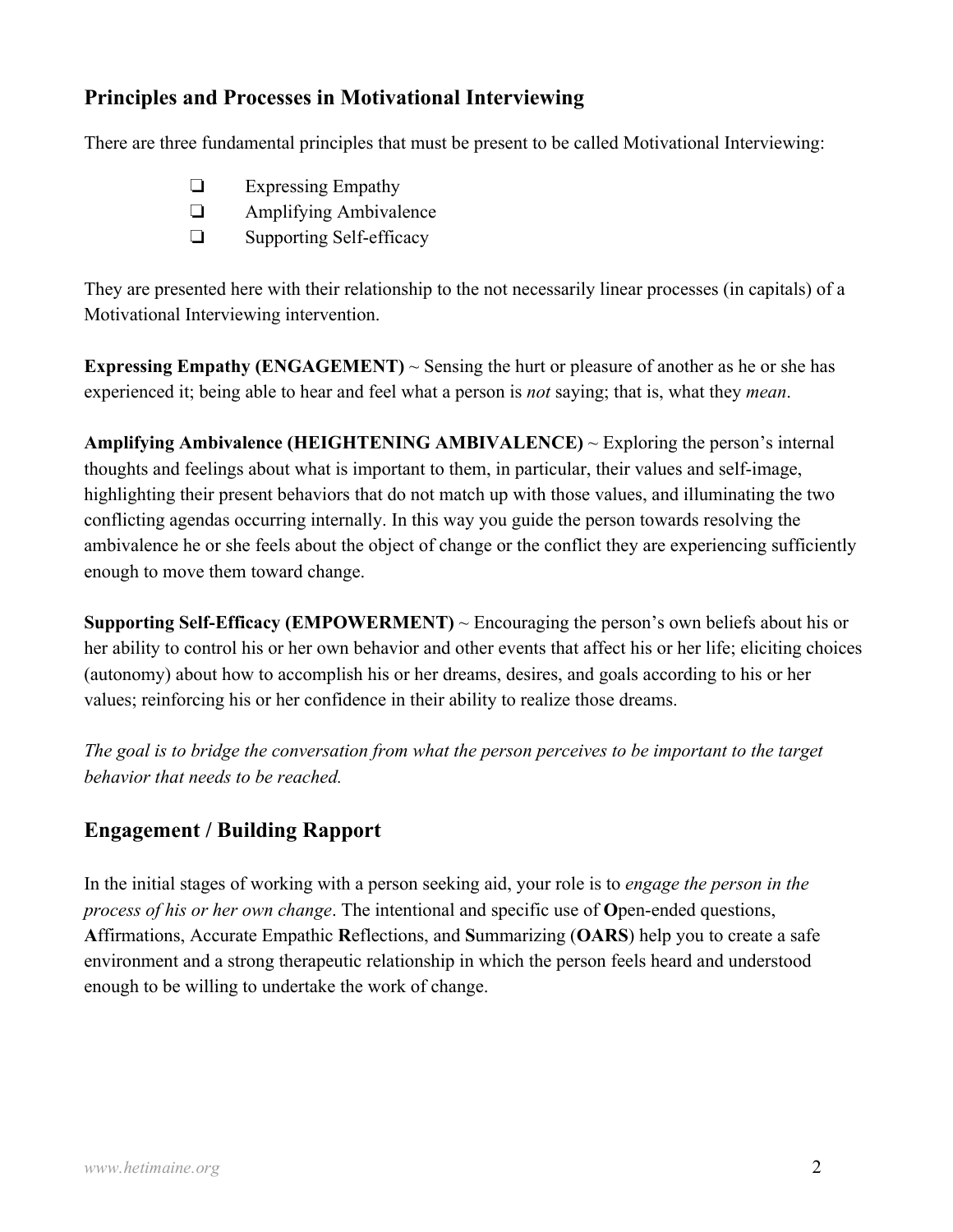# OARS:

**O**pen-Ended Questions  $\sim$  The kind of questions that open the door to more words from the client than from you. This in comparison to closed questions which invite single word or short responses (e.g. yes/no, a specific number, or the name of a thing) and are usually used in collecting data or information.

- $\triangle$  *Attitude*: Being gently curious in order to learn the details of how the client sees the target behavior as part of his or her life.
- $W_h$ . Asking closed questions or too many questions, leads the person to feel less validated, less the expert on his or her life and less in control.
- ◆ Competency level: At minimum, you want 70% of your questions to be open-ended

Affirmations  $\sim$  Affirmations comment favorably on a specific trait, attribute, or strength of the person. The reference should be to a positive aspect of the person that endures across time and across different situations.

- ◆ *Attitude*: Genuine belief in this strength, attribute, or trait.
- $\triangle$  *Why:* Recognizing specific strengths and linking them to supporting the person's own change goals and continued engagement in conversation helps to move the client toward that change.
- :Examples ٳ
	- $\triangleright$  "Your ability to hold back from hitting your daughter shows great control."
	- $\geq$  "I see you are being responsible with reporting for testing. Thank you."

Reflections  $\sim$  Accurate empathic reflections involve listening not only to what the person says, but also for what the person *means*. This requires you to be aware of nuances in tone and verbal and non-verbal expression. Empathic reflections are the cornerstone of building a therapeutic alliance and are fundamental to Motivational Interviewing.

- ◆ *Attitude*: Non-judgmental, and avoiding criticizing or blaming. It is important to note that you and the person seeking help do not have to agree for these reflections to be accurate, empathic, and effective.
- $W$ hy: Accurate empathic reflection allows you to check your assumptions and create a sense of unconditional positive regard and acceptance for the client. The greatest goal of accurate empathic reflection is for the person to feel heard and believed.
- ◆ *Competency levels*: Use empathic reflection at least twice as often as you ask either open-ended or closed questions.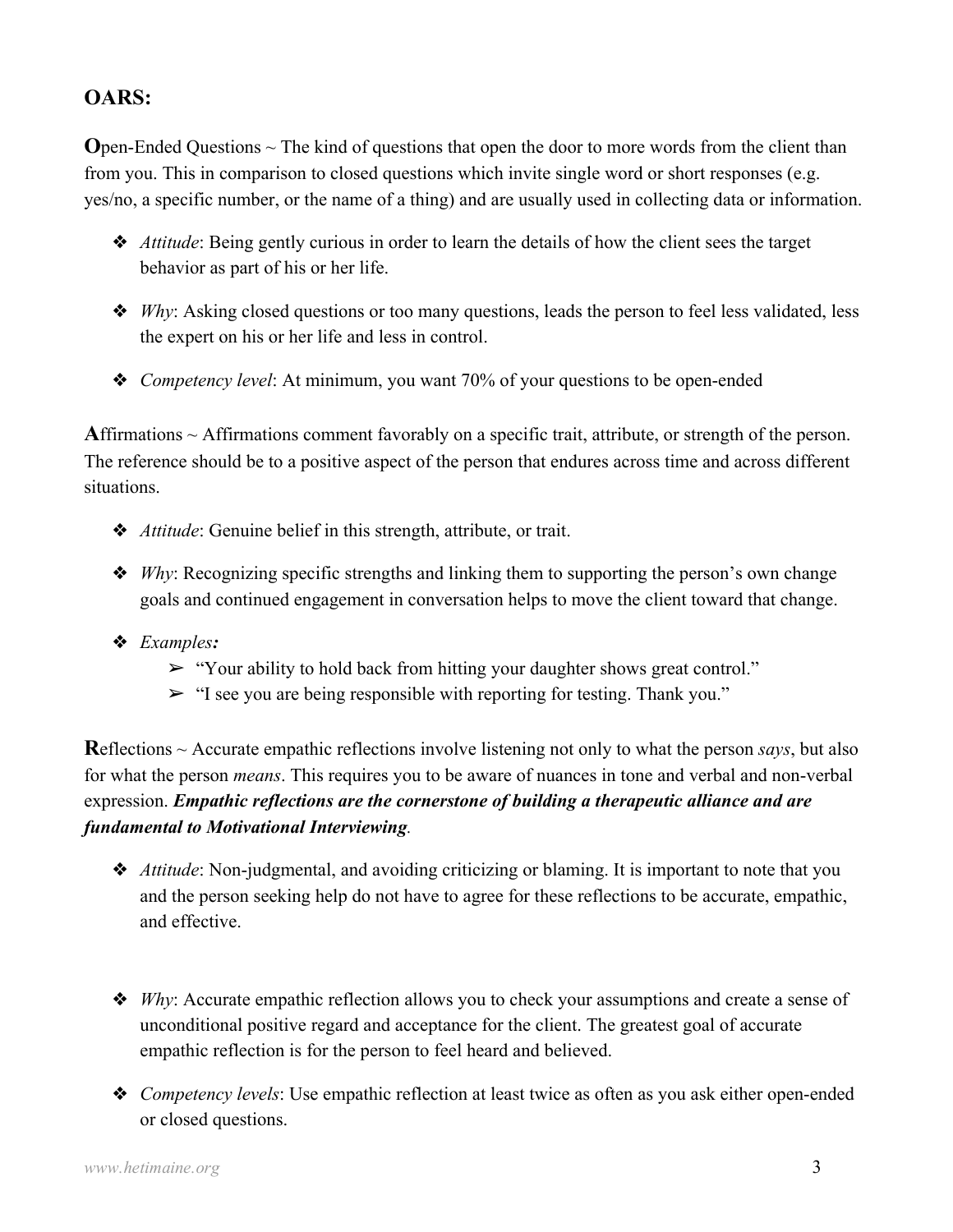- $\triangle$  There are two distinct types of empathic reflections:
	- $\triangleright$  Simple reflections (verifying what the person said): Restating exactly what the person said, reformulating it slightly without adding meaning to convey understanding.
	- $\triangleright$  Complex reflections (verifying what the person *meant*, adding meaning): Amplifying the person's statement or the value stated, double-sided, continuing the paragraph, using a metaphor, reflecting the person's emotion.

Hypothesizing based on fundamental human needs and fears creates complex reflections. These, in their turn, often open doors of understanding for the person seeking help and help to mobilize the person's motivation to change.

One way to create complex reflections is to take the question about the person's behavior that you have in your own thoughts, answer it with a hypothetical response, and say that response aloud in an assertive, clear *statement*, that is, a reflection.

- $\triangle$  *Attitude:* a gentle curiosity showing interest in understanding the person's experience.
- ◆ *Competency level:* Try to use at least twice as many complex reflections as simple reflections.

Summarizing  $\sim$  is a special form of empathic reflection where you collect statements from a part of or the whole of the conversation. You choose what to include, and the emphasis should reflect the person's concerns about change, target behavior recognition, optimism about change and/or the person's ambivalence about change. The summary lets the person know you are listening, and gives the person a chance to amend or change your summary. Summaries can serve as a way to make the transition from one subject to another and are great endings to sessions.

- ◆ *Attitude*: interest in assuring a full understanding of the conversation thus far, including being open to the person's corrections or additions as a way to complete the record.; also an attention to the positive and forward-moving statements that the person has made.
- $\triangle$  *Why*: It shows the person that you are listening carefully and allows you to emphasize and guide the person by his/her own statements, toward his/her stated change goal. It is also a graceful way to move to another topic, offering closure on the current topic before moving on to the next one.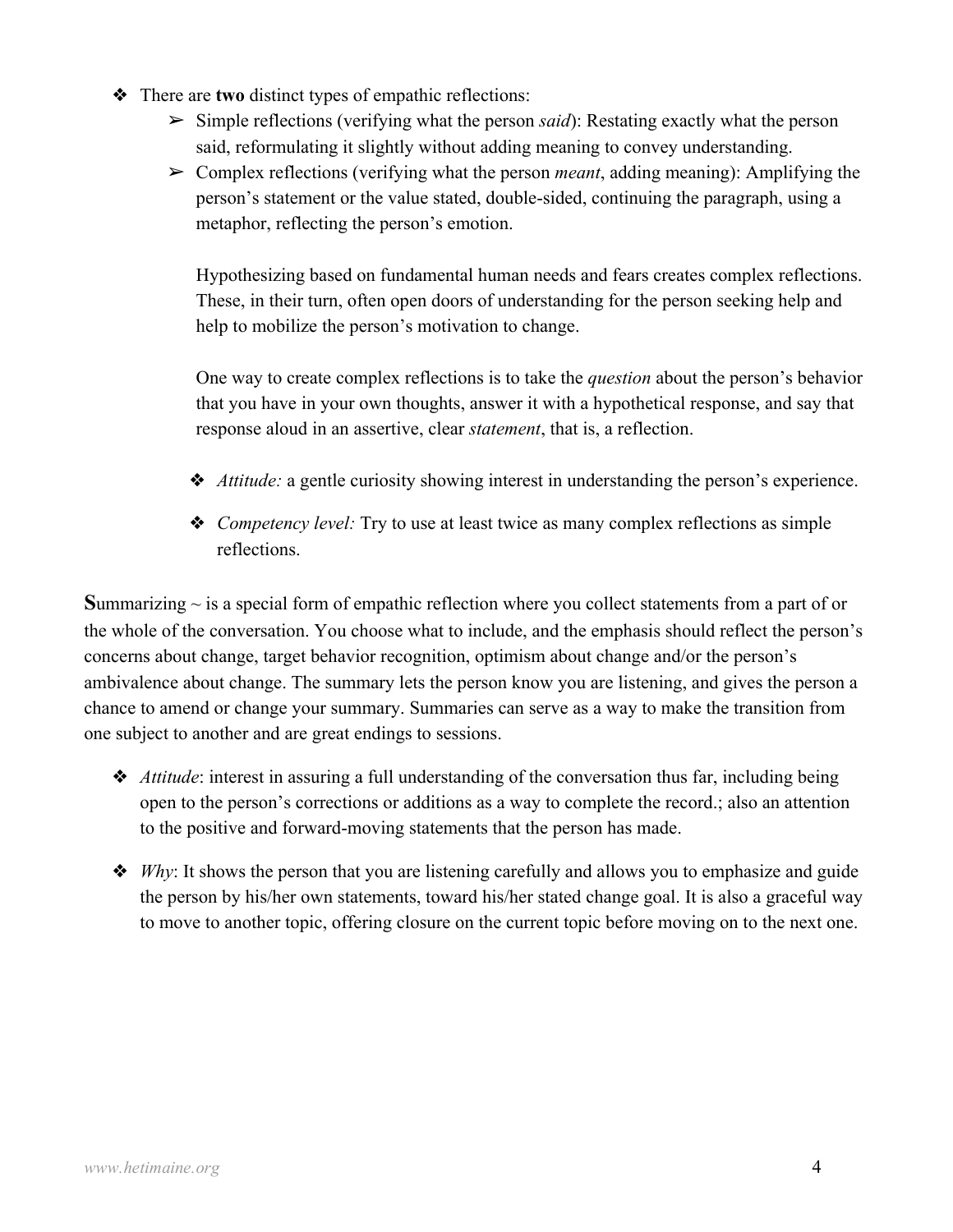## Heightening Ambivalence

"It's not so much that we are afraid of change or so in love with old ways, but it is that place between that we fear ... It's like being between trapezes. It's Linus when his blanket is in the dryer. He has nothing to hold on to!" – Marilyn Fergusson

Let's talk about AMBIVALENCE.

Ambivalence  $\sim$  A state of mind in which the person has co-existing but conflicting feelings, thoughts, and actions about something. The "I do but I don't" dilemma. Discrepancy can be developed on both sides of the dilemma.

**Clarifying Ambivalence**  $\sim$  When the discrepancy between present behavior and stated goals and values becomes large enough, and the importance/willingness to change becomes sufficient, we must then tackle building the confidence to make changes. The two key elements for success in this area are confidence in one's ability and sufficient importance to make the change. General efficacy refers to a method of change that the client *believes* he or she can do. If you are able to move a client to a place where they become alarmed by a discrepancy (where they are vs. where they want to be) and can shift their thought processes and perceptions away from what is often called "defensiveness," i.e. denial ("It's not really so bad."), rationalization ("I didn't want it anyway."), and projection ("It's not my problem, it's theirs."), the probability that the person seeking help will make the change rises.

The level of importance a person places on making a change from what he or she is currently doing is directly connected to the level of willingness one will have to make the change. A low level of perceived importance is sometimes seen as being "in denial" or "resistant". In Motivational Interviewing, we choose to look at denial and resistance at face value (low importance/willingness to change = low motivation to change). It simply suggests that there is a lack of sufficient discrepancy to motivate action, and that you need to enhance the perceived importance of change.

In the face of the changeability of motivation, it is important to remember that, although one's level of motivation is a great predictor of outcomes, it is a complex process. To be successful, the person must believe that the change is important, have confidence he or she can be successful at making the change, have the energy and be committed to work in the immediate future on the target issue.

#### Practitioner's Role in Ambivalence: Resistance vs. Sustain Talk

Resistance involves feelings, actions and behaviors of an interpersonal nature where there is a lack of collaboration, a push against the relationship. Resistance is not considered to be a character trait or a chronic condition of the person seeking help. Resistance is one form of expressing ambivalence. Your approach can have a strong impact on resistance. You can facilitate change if you understand the importance of ambivalence and are willing to explore it. Rather than labeling the *person* as resistant,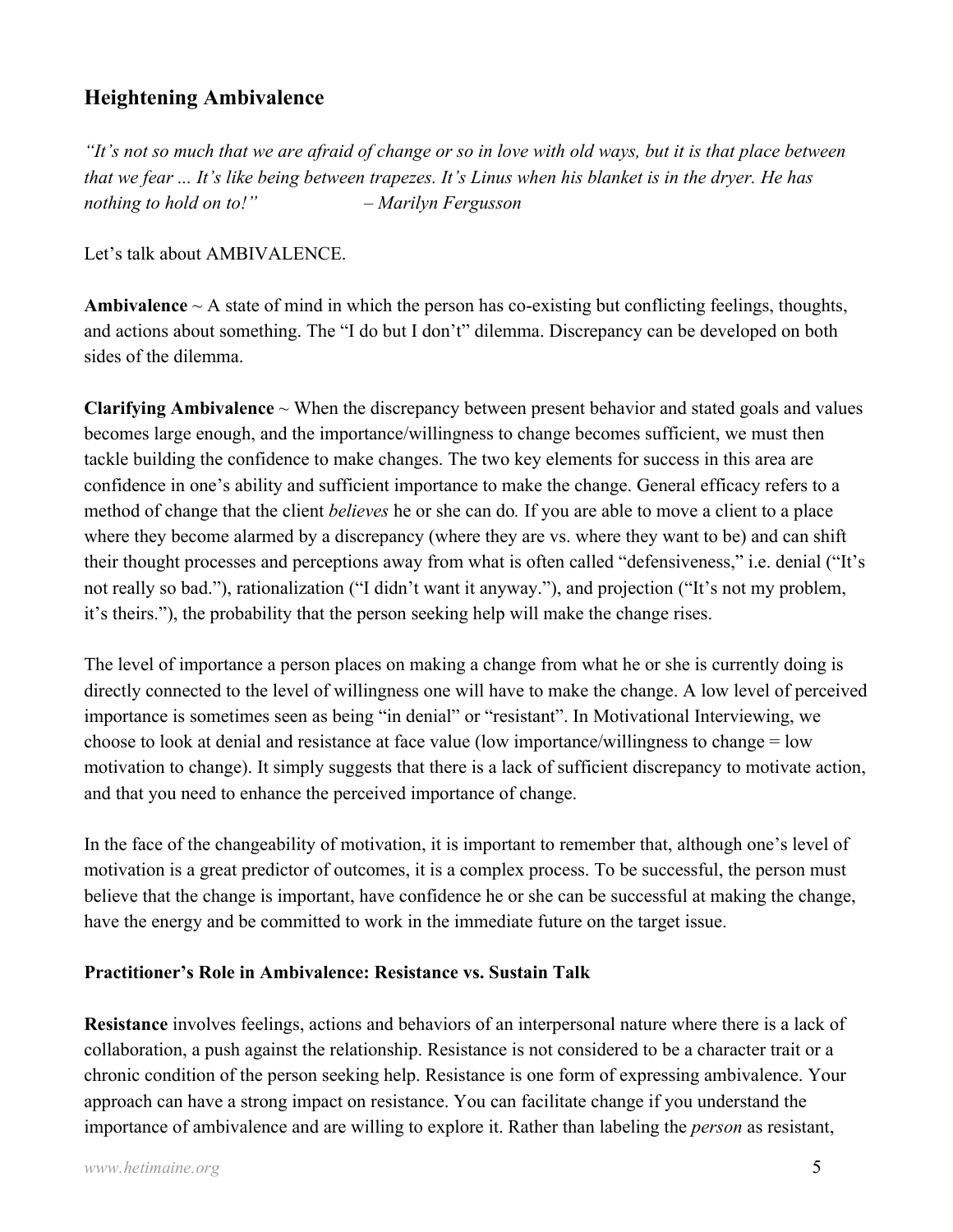begin to view 'resistant behavior' as a signal that something is amiss in the relationship between you and the person seeking help, and that it is up to you to try something different in your intervention.

◆ Examples: arguing, interrupting, denying, ignoring, insulting, missing or being late to appointments, talking too much (about non-target issues), not talking.

Sustain talk, on the other hand, is when the person focuses on why he or she can't change, why it isn't worth the effort to comply, or what is right about the target behavior. The more the person engages in sustain talk, the more likely he or she won't change. Sustain talk is also a form of expression of ambivalence. Here again, your approach can influence the movement of the person toward his or her change objective.

#### Resistance talk and/or sustain talk is the opposite of change talk.

It is useful to help the person talk more about doing something about the target behavior (change talk) and avoiding the status quo behavior because increasing change talk increases the probability that the person will make the targeted change. We will see more about this in the section about change talk.

**Rolling with Ambivalence**  $\sim$  The goal is to identify ambivalence as normal and move the person to argue for change. This helps the person get unstuck, make a decision, and move toward change.

Reflective Responses to Resistance  $\sim$  A good general principle is to respond to resistance and/or sustain talk with non-resistant, empathic reflection.

- $\Box$  Simple reflection  $\sim A$  simple acknowledgement of the person's disagreement, feelings, or perceptions can permit further exploration rather than continued defensiveness, thus avoiding the trap of taking sides.
- $\Box$  Double-sided reflection  $\sim$  Reflecting both sides can acknowledge what the person has said and show that you understand the conflict between what he or she wishes for and what he or she is currently experiencing as a manifestation of their own (not your) ambivalence.
- $\Box$  Amplify reflection with emphasis on autonomy/personal choice. A statement of an even more extreme fashion. If successful, this will encourage the person to back off a bit and will elicit the other side of ambivalence in which the person may argue for change or for a less severe situation, moving him or her from the original more polarized position.

#### Rolling with Resistance

Whenever the person describes why he or she can't change, why it isn't worth the effort to change, or what's right about the target behavior, you want to do something to move the client away from this position (see Change Talk, below). Remember, the client is more likely to change his or her thinking and behavior based on what he or she says or feels rather than on what you say.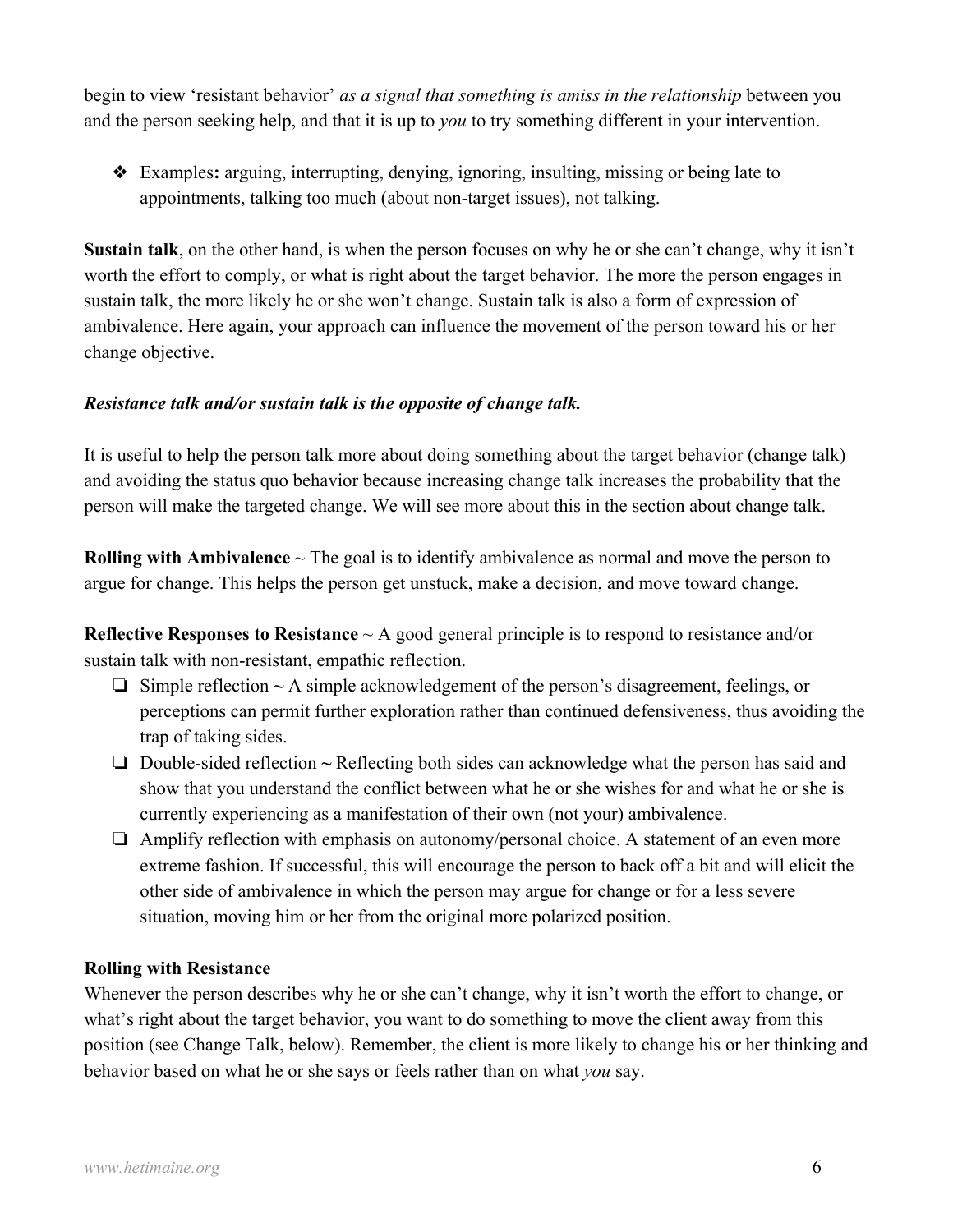# Empowerment

## Change Talk

One would think that the combination of high importance/willingness and high confidence would be enough to instigate change; a third element, however, is as necessary as these two. One can be willing and able to change, but not ready to do so. It becomes a matter of relative priorities "I want to do it, but not right now" meaning that there may be other aspects of one's life that are more important to work on at this moment. Relative priorities are a part of normal human functioning. Rather than viewing a low level of readiness as pathological or a symbol of self-deception, look at it as information about what is the next step toward change.

The more you can draw out a discussion of the person's desires, abilities, reasons, and need to change the target behavior, the more likely the client will be able to move in that direction. If the client is saying why he or she *can* change and why he or she *should* change, you want to strengthen those statements and keep the conversation there. The goal is to move the person to a point of discussing the target behavior, whether the discussion is in favor of or not in favor of the target behavior. Initially, it is not important to reach statements of change, but simply to engage the client in discussions about the target behavior.

### Listen for the DARN-C

The following are the categories of change talk you are hoping to hear. When you hear them, you want to

| <b>Desire</b> $\sim$ indicates wanting, wishing,<br>willingness                                                         | - "I really wish I could cut down."<br>- "Part of me wants to quit."<br>- "A little of me would miss the booze."                                                                                                                                                                                                                                    |
|-------------------------------------------------------------------------------------------------------------------------|-----------------------------------------------------------------------------------------------------------------------------------------------------------------------------------------------------------------------------------------------------------------------------------------------------------------------------------------------------|
| Ability $\sim$ indicates personal perceptions of<br>capability and general level of<br>ability/inability                | $-$ "I'm positive that I could quit."<br>- "Very likely, I could do it if I tried."<br>- "I could.  I think I have it in me."<br>- "I guess I could.  I might not be able to."                                                                                                                                                                      |
| <b>Reasons</b> $\sim$ specify a particular rationale,<br>basis, incentive or motive for making/not<br>making the change | - "There's no way I want to go back to jail because of my<br>urine test." "I really can't afford to get another OUI."<br>$-$ "I don't want to set the wrong example for my $-$ kids."<br>- "The reasons to quit are starting to pile up."<br>$-$ "I guess I'd be healthier if I quit drinking."<br>- "Mostly I don't see the benefits of quitting." |
| <b>Need</b> $\sim$ indicates a necessity, urgency or<br>requirement for change or non-change                            | - "I absolutely have to quit drinking."<br>- "I need very much to sober."<br>- "It's pretty important for me to clean up my act."<br>- "I guess I need to cut down."                                                                                                                                                                                |
| <b>Commitment Language</b> $\sim$ implies an<br>agreement, intention or obligation<br>regarding future behavior         | - "I guarantee I can quit."<br>- "I promise to take steps I need to avoid a relapse."<br>- "I plan to attend AA meetings 3 times a week."<br>- "I hope to stay clean for the rest of my life."                                                                                                                                                      |

strengthen them. If you are not hearing them, you want to elicit them.

## Remember your goal is to elicit & strengthen change talk and/or commitment language.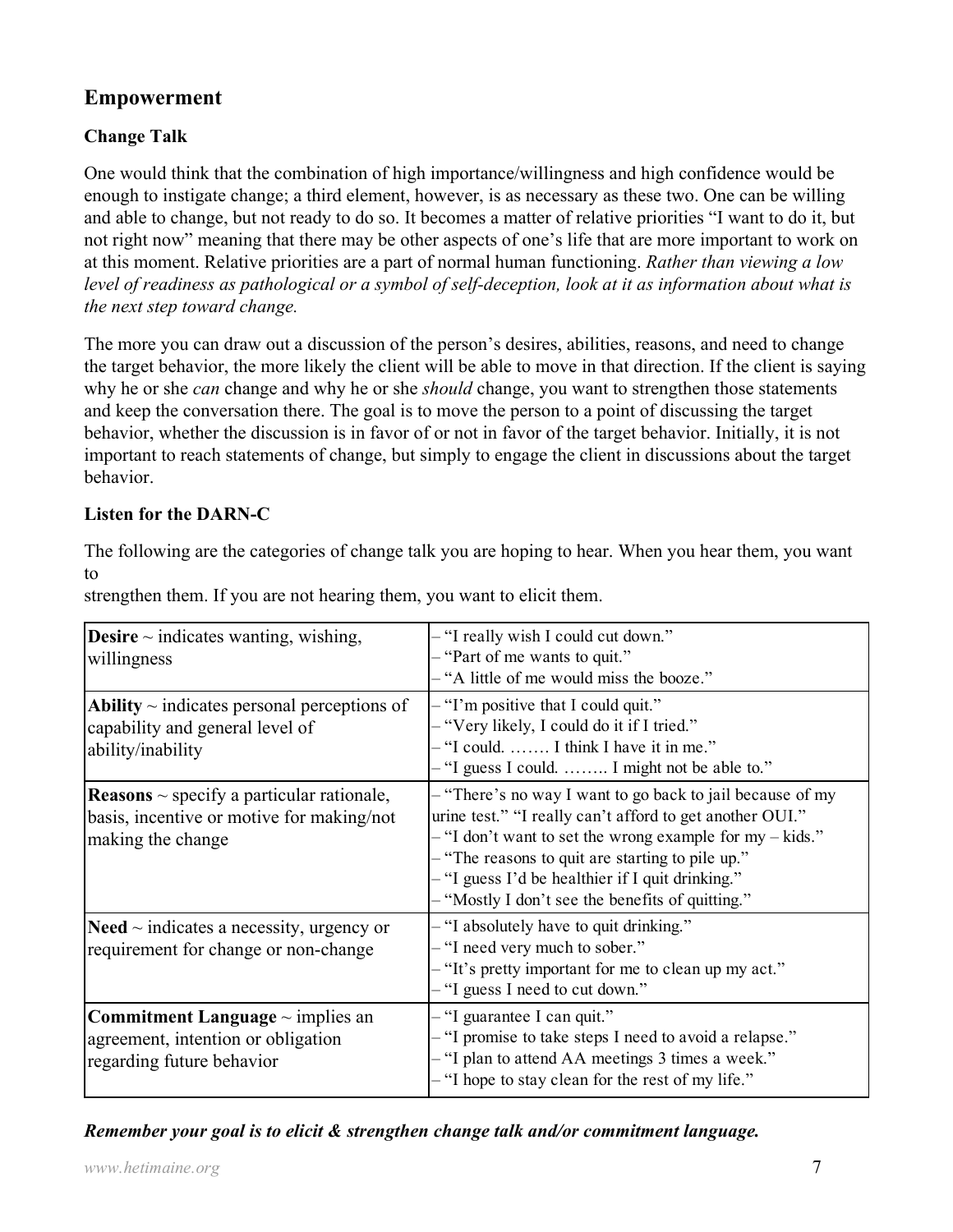# 8 Tasks of Learning Motivational Interviewing

- $\Box$  Getting the *Spirit* of Motivational Interviewing
	- $\Box$  Expressing empathy
	- $\Box$  Evoking discourse from the person
	- $\Box$  Supporting autonomy
- $\Box$  Using client-centered skills (OARS)
	- $\Box$  More reflection than questions
	- $\Box$  More complex reflection than simple
	- $\Box$  Of your questions, more open than closed
	- $\Box$  And finally, no unsolicited advice, directions, or feedback given by the practitioner
- $\Box$  Recognizing change talk
	- □ Desire
	- □ Ability
	- □ Reason
	- □ Need
	- $\Box$  Commitment language
- $\Box$  Eliciting and reinforcing change talk
	- $\Box$  More, and more intense change talk increases the probability of actual change.
- $\Box$  Rolling with resistance
	- $\Box$  Resistance, sustain talk, and ambivalence are normal parts of the change process.
- $\Box$  Developing a change plan
	- $\Box$  Collaborating with the client to make a plan that they perceive as doable.
- $\Box$  Consolidating client commitment  $\Box$  Elicit more commitment talk about the change plan.
- $\Box$  Integrating MI with other intervention methods
- Miller, William R. and Theresa B. Moyers. "Eight Stages in Learning Motivational Interviewing," Journal of Teaching in the Addictions 5(1) (2006).